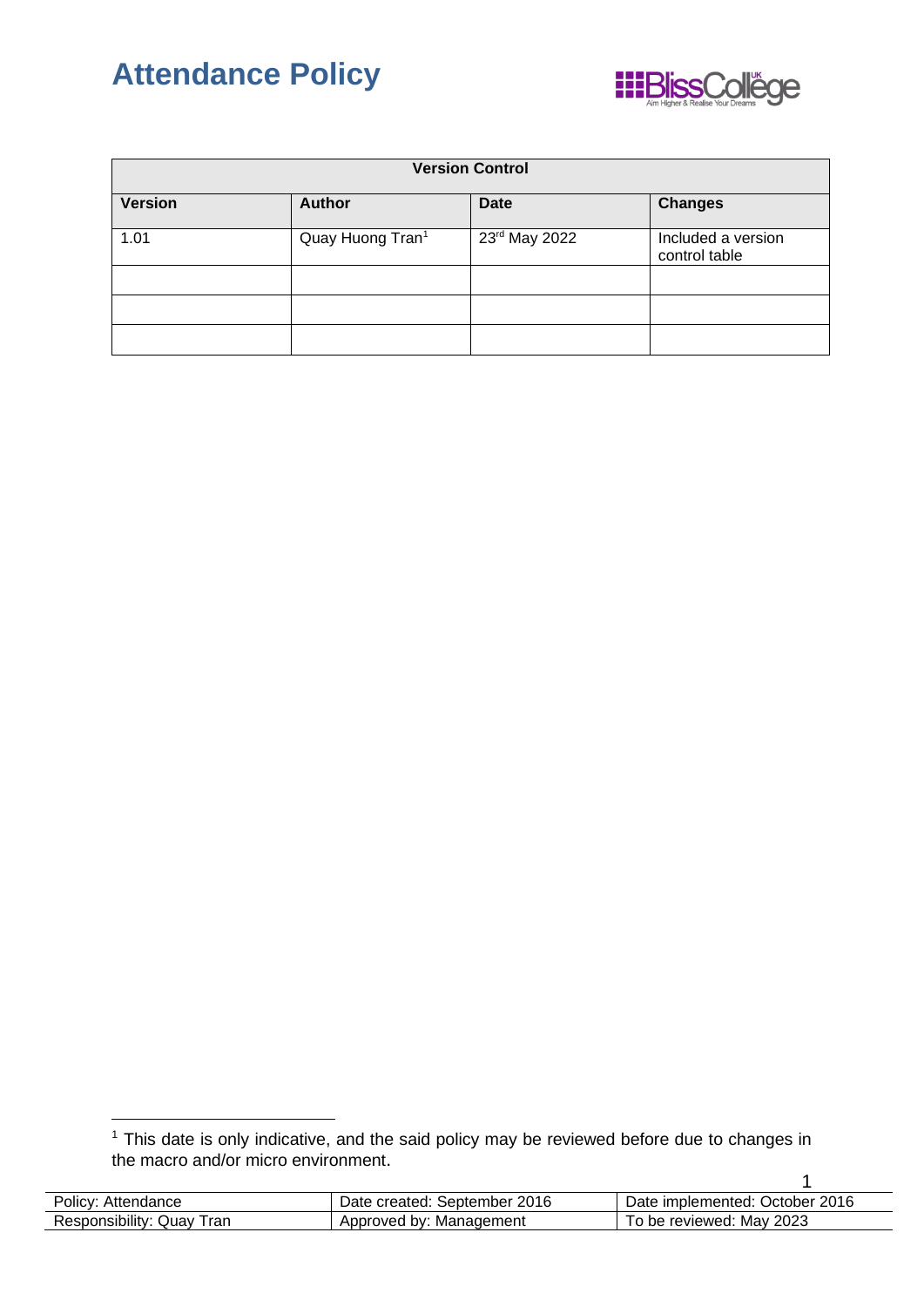# **Attendance Policy**



### **Table of Contents**

| Policy: Attendance        | Date created: September 2016 | Date implemented: October 2016 |
|---------------------------|------------------------------|--------------------------------|
| Responsibility: Quay Tran | Approved by: Management      | To be reviewed: May 2023       |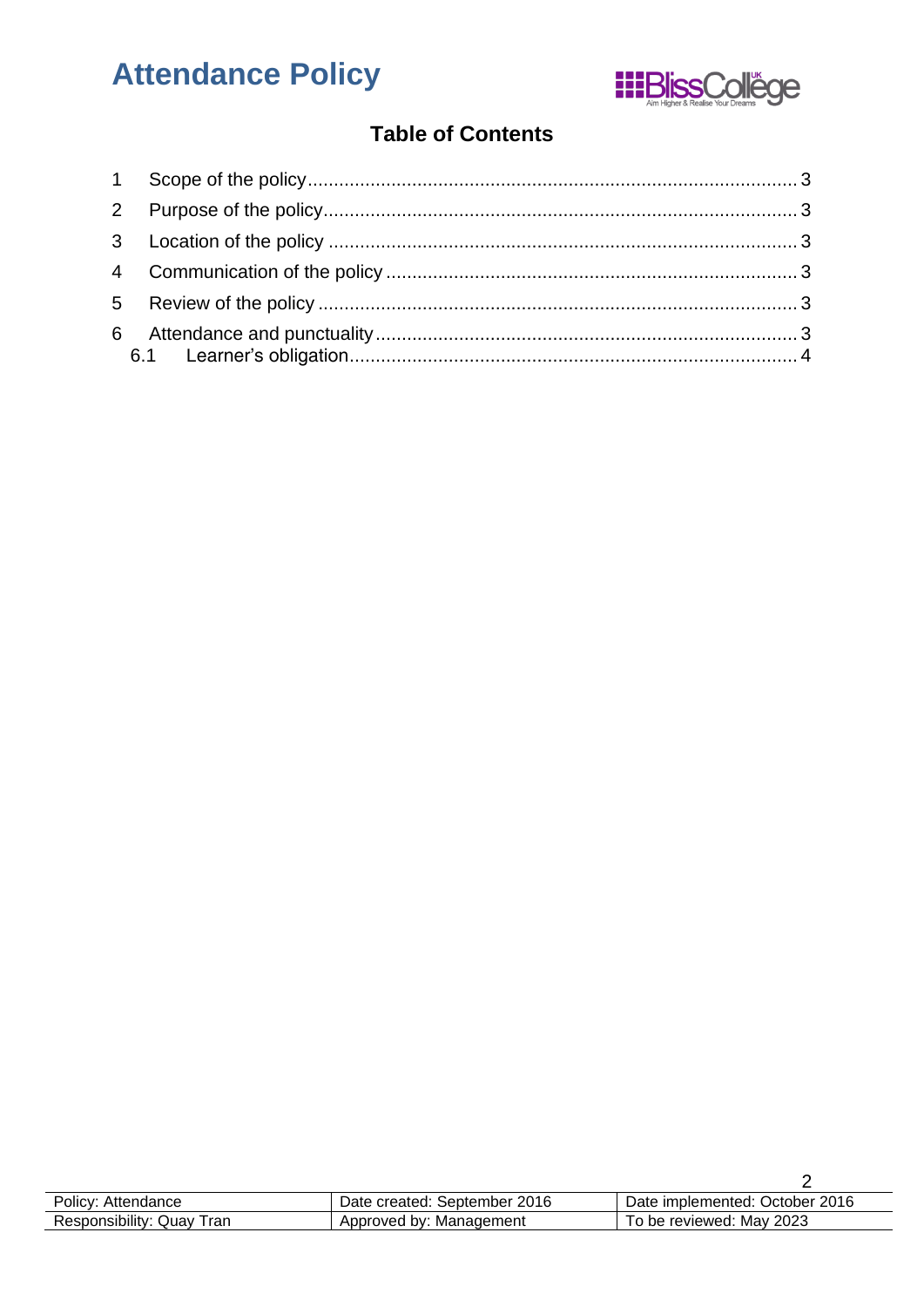## **Attendance Policy**



#### <span id="page-2-0"></span>**1 Scope of the policy**

This policy covers the principles of course management and administrative procedures offered through Bliss College ensuring that the welfare and general interest of learners are prioritised through ensuring effective learner admission management. This policy covers areas underlining the policy of attendance and punctuality. This is driven in part by the requirement of key Stakeholders who require this as part of compliance for funding agencies to ensure that learners are provided with every support opportunity to succeed. In order for the policy and procedure to be effective it is essential that all employees are aware of this policy. It is ultimately the responsibility of the senior management to ensure that this is the case.

#### <span id="page-2-1"></span>**2 Purpose of the policy**

The purpose of this policy is to implement Bliss College's commitment to developing a learning environment where all applicants and learners are given the opportunity to demonstrate and realise their full potential. The primary purpose of this policy is to ensure that learners and all stakeholders are aware of the centre's policy on attendance and punctuality.

#### <span id="page-2-2"></span>**3 Location of the policy**

You can obtain of this policy by ringing our administration team on 02085144977.

#### <span id="page-2-3"></span>**4 Communication of the policy**

It is important that personnel involved in the management, assessment, and quality assurance of all programs on offer, are fully aware of the contents of the policy. Management will assume the responsibility for communicating all updates to this policy to all stakeholders affected by it.

#### <span id="page-2-4"></span>**5 Review of the policy**

This policy is a live document and will evolve over time. Although the review dates are scheduled above, this may change due to feedback from stakeholders, external agencies, and regulatory authorities. The review of the policy will ensure that procedures continue to be consistent with the regulatory criteria and are applied properly and fairly in arriving at judgments in promoting a fair and inclusive learning and teaching environment for all. The term 'learner' also refers to students and pupils, where the latter terms are synonymous with the former.

#### <span id="page-2-5"></span>**6 Attendance and Punctuality**

All learners must recognise that good attendance and punctuality will maximise achievement and enhance not only their learning experience but also develop their employability skills. Learners who arrive late disrupt their own learning and that of others.

| Policy: Attendance        | Date created: September 2016 | Date implemented: October 2016 |
|---------------------------|------------------------------|--------------------------------|
| Responsibility: Quay Tran | Approved by: Management      | To be reviewed: May 2023       |